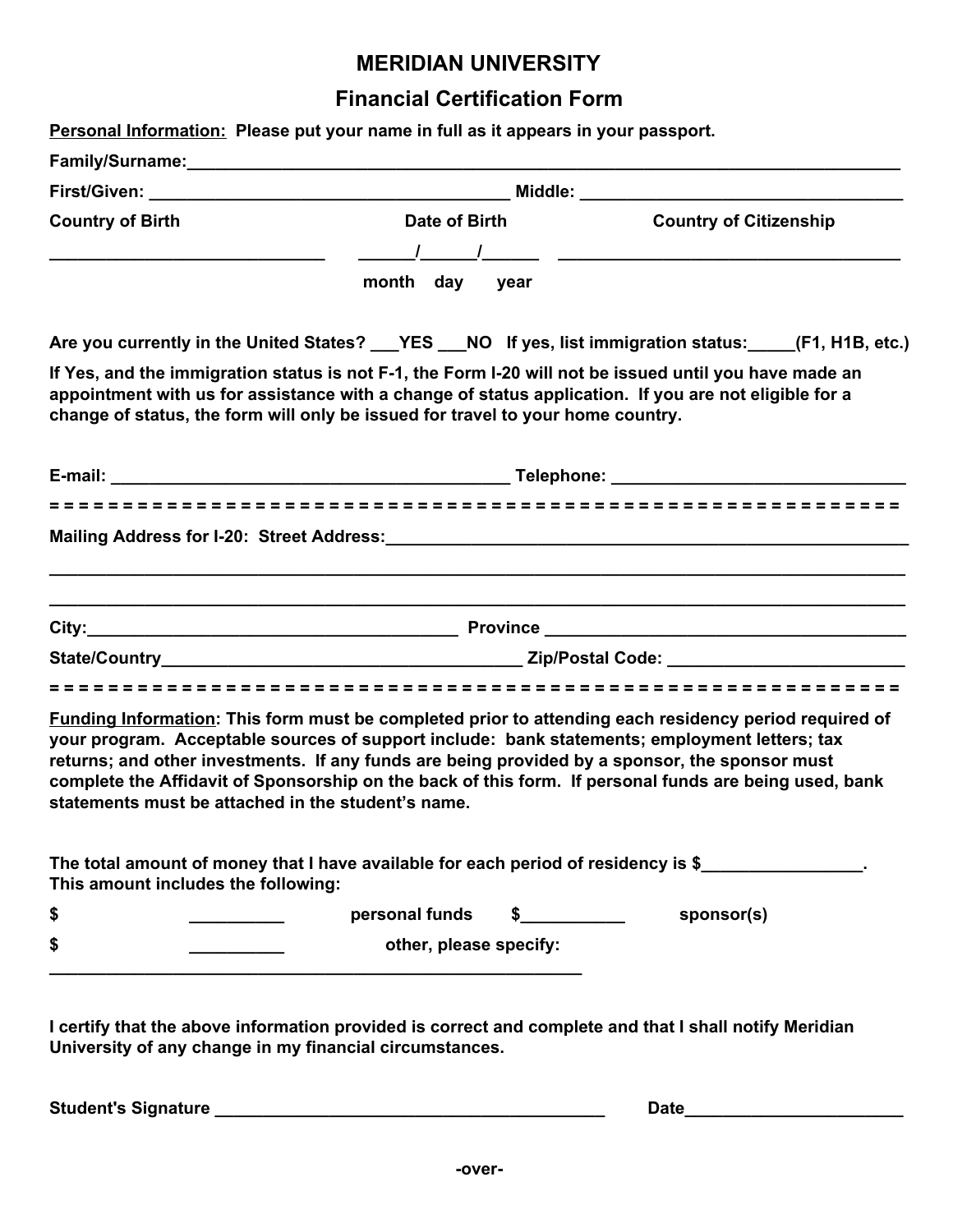#### **AFFIDAVIT OF SPONSORSHIP**

#### **NOTE: Any form not completed and sealed/stamped by the appropriate official and not accompanied by official documents will be considered incomplete and an I-20 will not be issued. This form is valid for 6 months only for the purpose of issuing an I-20.**

I hereby attest that I am willing and able and will provide no less than US \$ The same in cash to the student named below for each period of residency at Meridian University. I am attaching documents that prove the support is available/attainable; including bank statements, employment/salary letters, investments, tax returns and other assets (The amount indicated should agree with the amount on front of this form from the sponsor(s) line).

| Name of student                   |  |
|-----------------------------------|--|
| My relationship to the student is |  |
| My full address is:               |  |

\_\_\_\_\_\_\_\_\_\_\_\_\_\_\_\_\_\_\_\_\_\_\_\_\_\_\_\_\_\_\_\_\_\_\_\_\_\_\_\_\_\_\_\_\_\_\_\_\_\_\_\_\_\_\_\_\_\_\_\_\_\_\_\_\_\_\_\_\_\_\_\_\_\_\_\_\_\_

The following are all of the persons who are dependent upon me for their housing, food, or financial support. DO NOT INCLUDE PERSONS WHO SUPPORT THEMSELVES. DO NOT INCLUDE THE STUDENT NAMED ABOVE.

| <b>NAME</b>                                                                                                                                                                                                                          | <b>RELATIONSHIP TO ME</b>                                        |
|--------------------------------------------------------------------------------------------------------------------------------------------------------------------------------------------------------------------------------------|------------------------------------------------------------------|
| <b>AGE</b>                                                                                                                                                                                                                           |                                                                  |
|                                                                                                                                                                                                                                      | <u> 1999 - Johann John Stone, Amerikaansk politiker (* 1908)</u> |
|                                                                                                                                                                                                                                      |                                                                  |
| <u> 1999 - Johann Harry Harry Harry Harry Holly (1999), and the control of the control of the control of the control of the control of the control of the control of the control of the control of the control of the control of</u> |                                                                  |
| <u> 1999 - Johann John Harry Harry Harry Harry Harry Harry Harry Harry Harry Harry Harry Harry Harry Harry Harry</u>                                                                                                                 |                                                                  |
|                                                                                                                                                                                                                                      |                                                                  |
|                                                                                                                                                                                                                                      |                                                                  |
|                                                                                                                                                                                                                                      | AFFIRMATION OR OATH OF SPONSOR                                   |
| I hereby affirm or swear that the contents of the above statement are true and correct.                                                                                                                                              |                                                                  |
|                                                                                                                                                                                                                                      |                                                                  |
|                                                                                                                                                                                                                                      |                                                                  |
|                                                                                                                                                                                                                                      |                                                                  |
|                                                                                                                                                                                                                                      |                                                                  |
|                                                                                                                                                                                                                                      | NOTARIZATION (seal/stamp) of Designated Official                 |
| SWORN AND SUBSCRIBED BEFORE ME THIS ________ OF _______________, 20 ___.                                                                                                                                                             |                                                                  |
|                                                                                                                                                                                                                                      |                                                                  |
|                                                                                                                                                                                                                                      |                                                                  |
| A Stamp or Seal must be placed here for this form to be valid.                                                                                                                                                                       |                                                                  |
|                                                                                                                                                                                                                                      |                                                                  |
|                                                                                                                                                                                                                                      |                                                                  |
| Please mail the original financial documents to:                                                                                                                                                                                     |                                                                  |
|                                                                                                                                                                                                                                      |                                                                  |

**Meridian University 47 Sixth St. Petaluma, CA 94952**